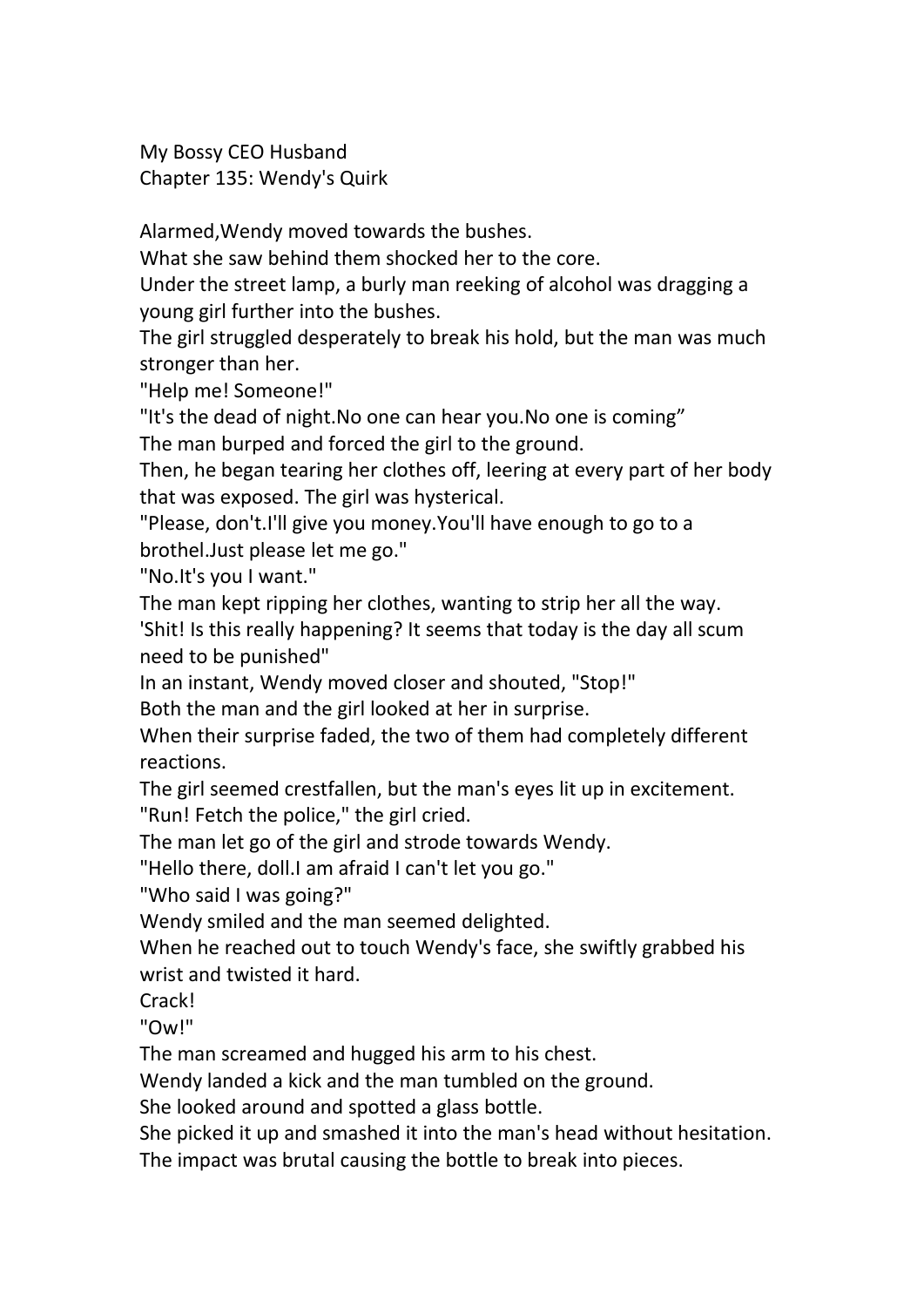The man's head was bleeding like crazy and he yelled in pain.

He covered his head with his hand and seemed to sober up in an instant. "I'm sorry, I'm so sorry..."

"Shut up! You are the worst kind of scum.Bullying women, trying to force yourself on them just because you are stronger than

them?" Wendy stepped on his chest hard.

"Never, ever do anything like that again.Do you hear me?"

"Yes, yes.I won't do it ever again."

"Get the hell out of my sight"

The man ran away cradling his broken arm, his head still bleeding.

Wendy walked to the young woman and held out her hand.

"Are you okay?"

"Yes, lam!"

The girl took Wendy's hand and stood up.

"Thank you."

"From now on, be more careful when you walk around at night.Next time you may not be so lucky."

"You are right.Thanks again."

Fear was etched on the girl's face and she kept looking around her as if expecting to be attacked again.

The moon shone bright and under its light Wendy could see the girl's face clearly.

She wore no make-up whatsoever and was a real beauty.

She wore a shirt dress that almost reached her knees and had her hair a high ponytail.

Her face was really pale at the moment, which was understandable and she looked like a frightened deer, delicate and innocent.

Wendy couldn't help but feel a pang of pity for her.

"Come on.I'll walk you home."

"Thank you so much.But I wouldn't want to inconvenience you."

"Don't worry about that.I have some time to spare."

Wendy took the girl's hand and winked at her.

"It would be an honor to escort you, my lady."

The girl's lips twitched in amusement.

"Alright then! Off we go," Wendy told her with a smile.

"Okay!"

Not far away behind them, Luke was staring at the women moving away in shock.

He stole a glance at Ryan and saw that his brother's face had darkened.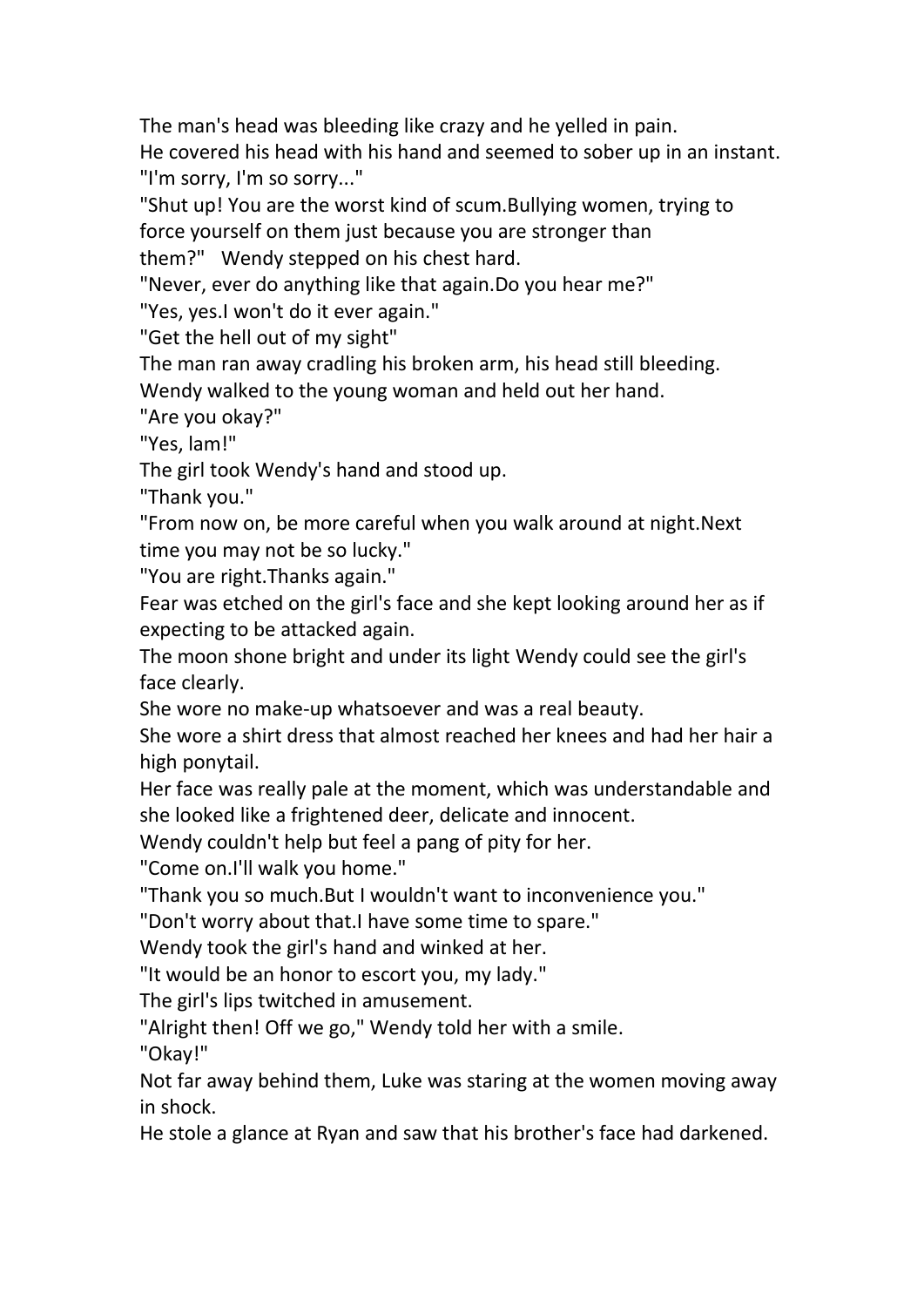"Oh, Wendy! What the hell are you doing? What is this quirk of yours? Flirting with men when you are drunk is one thing.Now it's women too? If only you knew how jealous Ryan is right now" Luke thought.

Wendy walked with the girl to her apartment building and she couldn't seem to stop thanking her.

"I know I've said that a lot, but thank you!"

"Once again, you're welcome!"

The girl was looking at Wendy's smile as if in a trance.

"What is it? Is there something on my face?"

"No, no!"

The girl blushed and said in a low voice, "I just suddenly noticed that you look a lot like my idol."

"Your idol?"

The girl's eyes lit up.<br>"Yes, the actress playing Faye in the show 'Story of Concubine Ivanka'.Her name is Wendy Finch.Do you know her? She is really beautiful and a great actress."

''What the...? Did I just save one of my fans?''

Wendy scratched the back of her head and said, "I know Wendy is new to the showbiz.The show hasn't even been broadcast

yet, and there are so many rumors flying around about her.Why do you even like her?"

"Look, I am grateful to you for saving me, but I won't have that kind of talk about Wendy from anyone."

The girl looked genuinely angry and added, "I liked Wendy when she was still abroad.She did a lot of acting then.Although it was

mostly supporting roles, she was very dedicated, and did a great job." Wendy looked at the girl in surprise.

"I've watched all the TV shows and movies she was in.I love them all, especially 'Night In New York'.She plays the role of a

mother who lost her daughter and, though her part is small, it was really touching."

Wendy was stunned by what she heard. She didn't think she could have such a loyal fan.

"When she came back to the country, she got the part in 'Story of Concubine Ivanka'.You know that show is a really big deal;

everyone is talking about it and it's not even out yet.And the director is one of the best, so if he hired her, that says